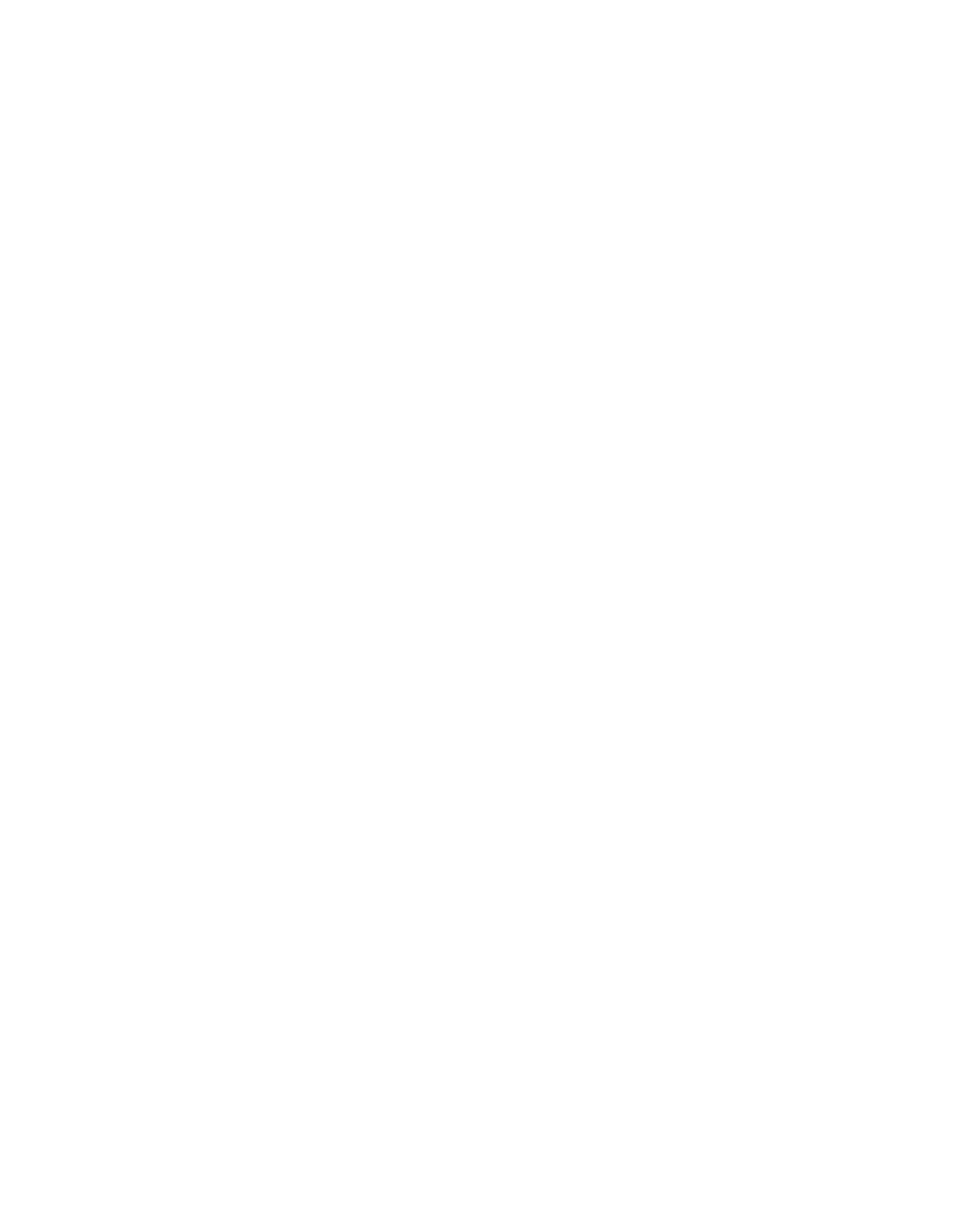#### **Background**

The context for the Affirmatively Furthering Fair Housing final rule, issued by the Department of Housing and Urban Development (HUD) in July of 2015, begins more than fifty years ago in a highly racially segregated America experiencing urban civil unrest. HUD and its predecessors were among the large number of public and private actors that fostered and perpetuated that segregation. The Federal Housing Administration (FHA), created to revive the housing market and stimulate homeownership in the Great Depression, mirrored and even formalized the discriminatory practices that were widespread among private actors at the time. [1](#page-2-0) Public housing was frequently segregated itself and sited so as to segregate large segments of the African American community in isolated areas.<sup>[2](#page-2-1)</sup> Urban Renewal often targeted functioning minority communities, leading to displacement and further concentration in other areas.

Against this backdrop and one week after the assassination of Martin Luther King, Jr., Congress passed a long-debated Civil Rights bill on April 11, 1968. Title VIII of the legislation, known as the Fair Housing Act, expressly prohibits the kinds of discrimination that had evolved over the years to deny blacks equal access to housing. Given the historical role of HUD and other federal housing agencies in creating segregation, the Act requires more from such agencies than merely avoiding discrimination; they are to take steps through their programs to "affirmatively further" fair housing (AFFH). This obligation extends to those jurisdictions and entities funded by HUD.

While this AFFH obligation has existed for nearly fifty years, fair housing advocates and many others have criticized HUD for inaction on this portion of the Fair Housing Act. As laid out by Bostic and Acolin,<sup>[3](#page-2-2)</sup> prior to the new rule, HUD had taken only limited steps to enforce the AFFH obligations through its grants programs. For example, internal and external reviews of the Analysis of Impediments (AI) process, the precursor to the current rule, found the approach greatly flawed.

<span id="page-2-0"></span><sup>&</sup>lt;sup>1</sup> http://www.bostonfairhousing.org/timeline/1934-FHA.html.<br><sup>2</sup> For background, see Goering (2012).<br><sup>3</sup> Bostic and Acolin (2017).

<span id="page-2-1"></span>

<span id="page-2-2"></span>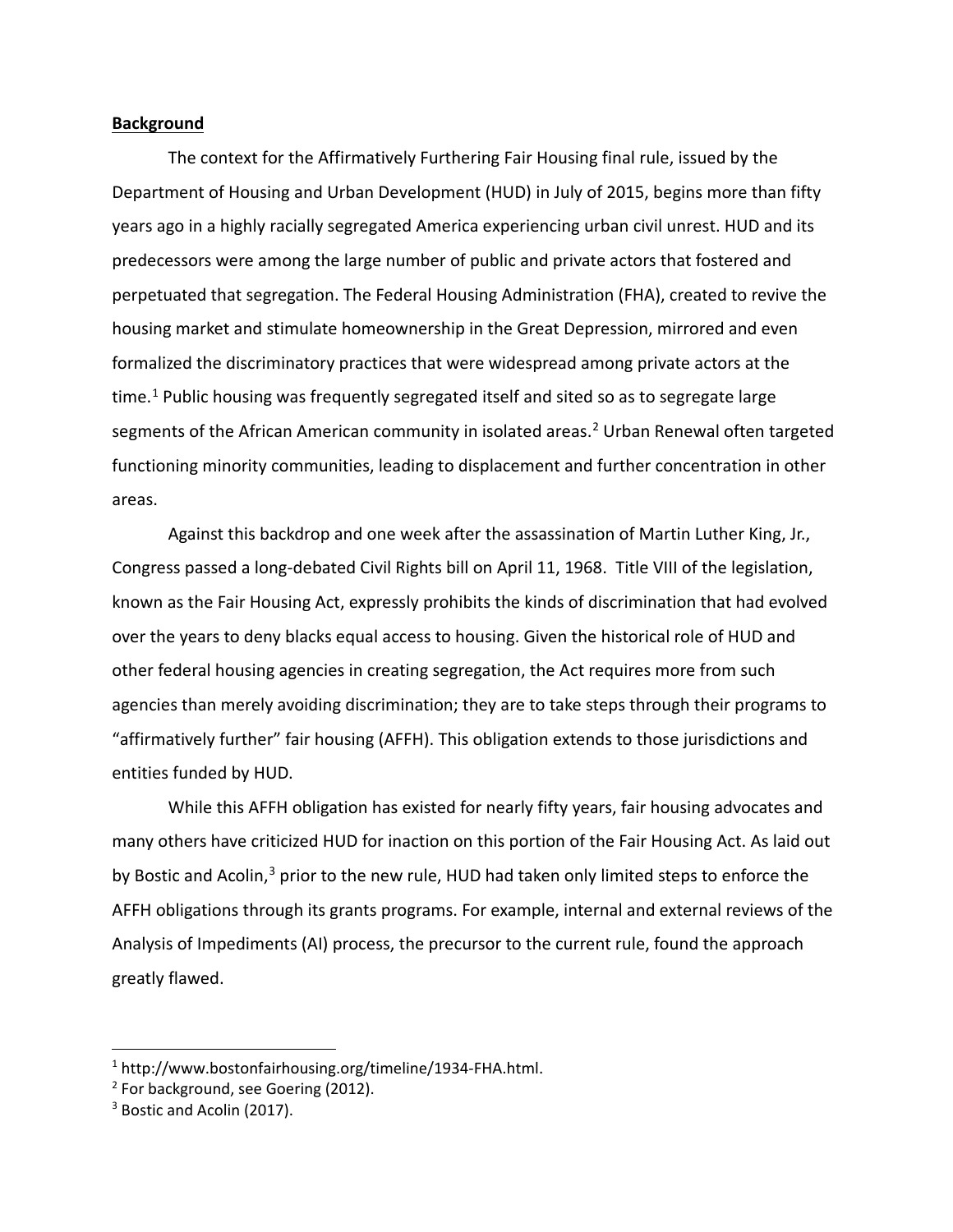#### **HUD's Final AFFH Rule**

It is in this context, the existence of AFFH obligations for HUD grantees but the absence of a clear and effective process for achieving them, that HUD issued its AFFH final rule. In broadest strokes, the rule requires jurisdictions and grantees to conduct an Analysis of Fair Housing (AFH), assessing their fair housing issues and describing goals for affirmatively furthering fair housing. The content of the AFH is standardized through an on-line assessment tool, which contains a variety of mandatory categories of analyses and specific questions in each. The tool provides participants with associated data and maps on their jurisdiction and region. Those data and maps are also available to the public, and participants are required to enlist meaningful community participation in identifying fair housing issues and shaping goals. Those goals must then be linked to a program participant's Consolidated Plan and/or Public Housing Agency (PHA) plan. Unlike the AI, the AFH must be submitted to HUD, and HUD is required to determine its completeness.

#### **Current State of Play**

The provision and use of data in a standardized assessment, combined with a process of public engagement and HUD final review, is a fundamentally different approach to AFFH that has been well received by many. It has also been loudly, and brutally, criticized. The Republican Party platform of 2016 referenced the rule as a threat to local control of zoning. Legislation has been entered into the House and Senate that would essentially erase the rule and anything like it, and also prohibit the use of federal dollars for the geospatial data. $4$  HUD Secretary Ben Carson referred to the rule as "social engineering" prior to his nomination, although subsequent remarks suggest he has not finalized his views.<sup>[5](#page-3-1)</sup>

### **Key Issues and Challenges**

This current state of affairs raises a set of key questions about what it would take for HUD's AFFH to meaningfully increase inclusion.

<span id="page-3-1"></span><span id="page-3-0"></span><sup>&</sup>lt;sup>4</sup> "Local Zoning Decision Protection Act of 2017," H.R. 482 in the House and S. 103 in the Senate.<br><sup>5</sup> Carson (2015).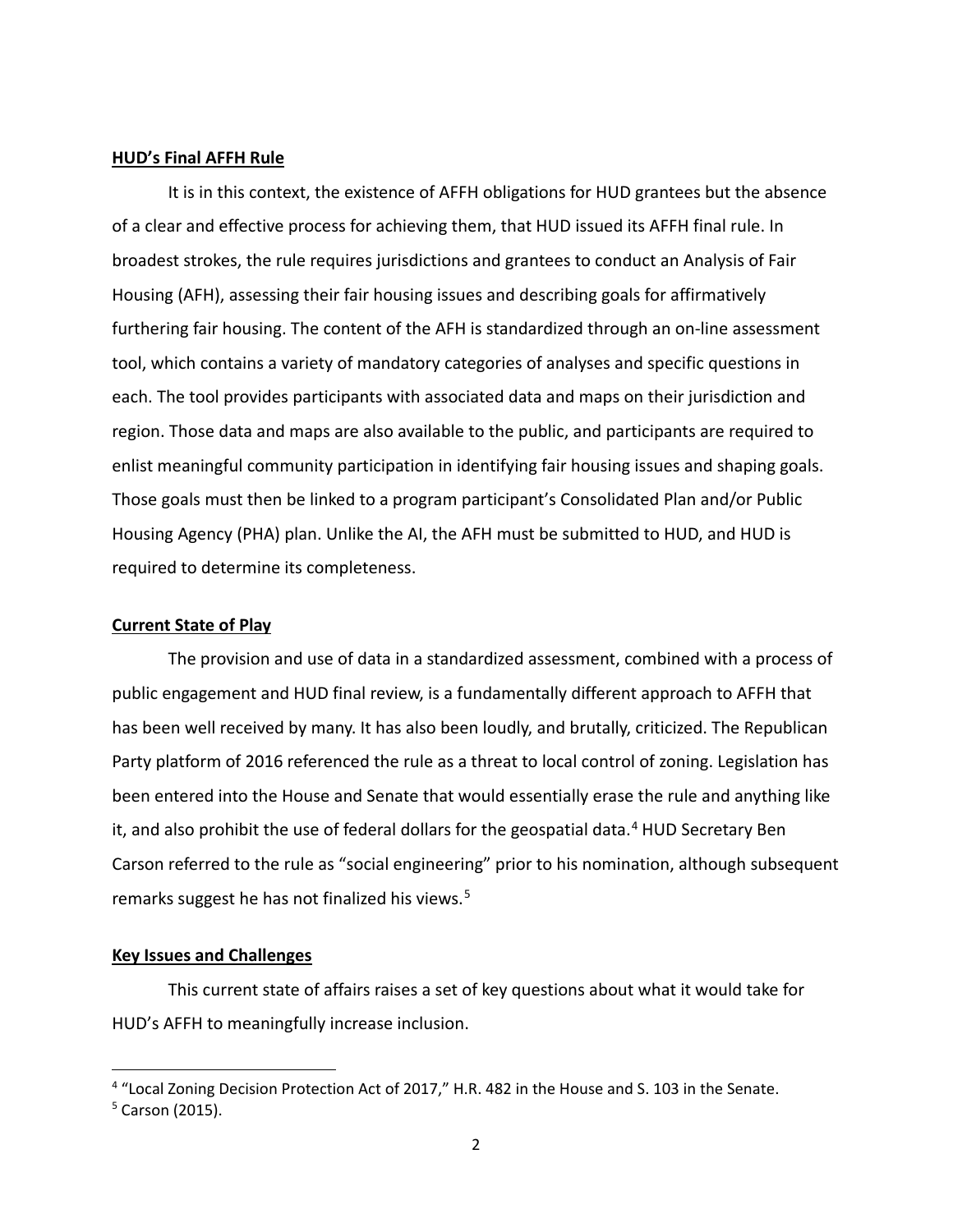#### **Achieving Long-run Success in Light of Near-term Threats**

How can we help AFFH succeed in the long run if HUD is not supportive or is outright hostile right now?

Bostic and Acolin start us off by providing a clear and concise history and description of the rule. They note the critical role HUD could and should play in the near term. This would require HUD's investing not only in its own capacity to review and support AFHs, but also in the capacity of jurisdictions to conduct their AFH. Given federal budget discussions, no one expects HUD to do either. Yet there is minimal hand-wringing about the expected absence of HUD's near-term support in this set of papers. Collectively, the papers lay out a roadmap of what is needed from a much broader set of actors whose efforts can keep the AFFH rule headed towards long-term success. Lack of HUD efforts in the near term need not threaten the longterm success of AFFH.

The papers identify the largest immediate threat as the outright dismantling of the rule and the elimination of the associated online data. If the rule is dismantled, any future administration wishing to address the AFFH obligation would need to go through a full rule-making process, surmounting all of the obstacles that have slowed or stopped previous efforts.<sup>[6](#page-4-0)</sup> This process would require sustained effort within HUD and cooperation across program offices that have historically held widely different views on AFFH, in addition to surmounting external political obstacles. In 1998, HUD did issue a Proposed AFFH Rule, to amend HUD regulations and establish AFFH performance standards. HUD received extensive public comments raising concerns about clarity and usefulness. HUD chose to not issue a final rule at that time. The most recent rule-making process raised no fewer concerns, and took most of the eight years of the Obama administration to get to completion. Even with the knowledge that the rule was a priority for the administration, there was considerable public skepticism that a final rule would be issued.

<span id="page-4-0"></span> $6$  This assumes that the dismantling of the final rule is not done through legislative action that would prohibit future rulemaking.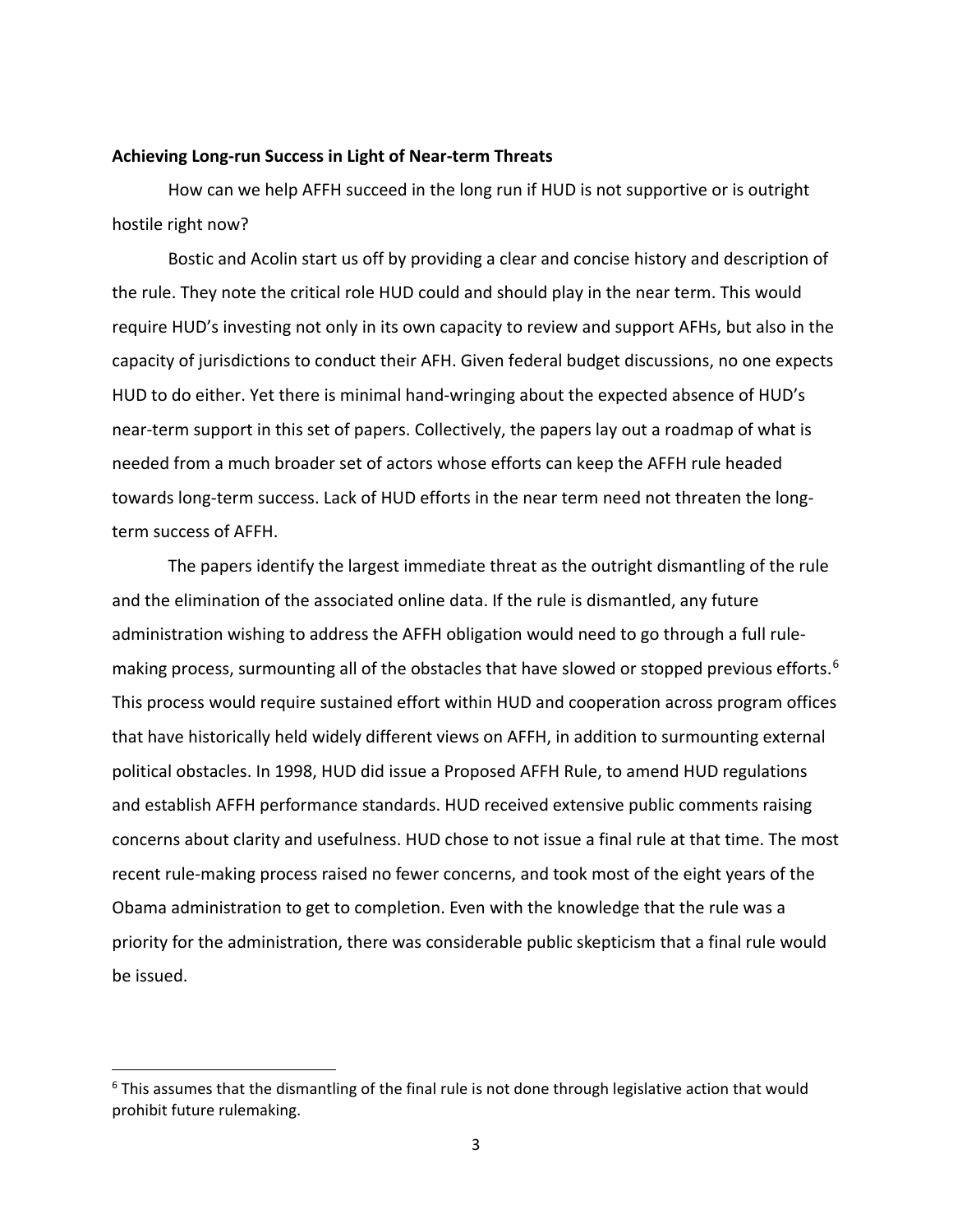The long-run prospects of using the AFFH obligation in the Fair Housing Act as a lever for addressing segregation and fostering inclusion may not require HUD's active support in the near term, but does require that the architecture of the rule remain in place, even if temporarily dormant. If the rule remains intact but is not actively supported or enforced by HUD, there are still actors and jurisdictions who will move forward now. There could well be future leadership at HUD that will pick up where others left off. A question for broad supporters of the rule is: how do we ensure that the rule is not formally dismantled? Are there particular actions that should—or should *not*—be taken now so as to lower the likelihood that the current administration will undertake the effort of dismantling the rule?

### **It Takes a Village**

Even under the best of circumstances, HUD alone cannot provide the needed resources and support for the creation and implementation of strong AFHs. How do we ensure robust participation by the broader set of actors needed for success?

Allen provides a clear list of what is needed at each stage of the AFH process for the rule to meet its full promise.<sup>[7](#page-5-0)</sup> This list highlights the full arc of the AFH process, from initial analysis of data, to meaningful engagement of communities of color, through to designing and ultimately implementing effective strategies. Each of these stages can—and needs to be supported by a range of actors who can add to local capacity. As he says, "the full promise of AFFH will not be realized without a 'ground game.'"[8](#page-5-1) He specifically makes his call to action for the needed capacity to academics and foundations, rather than HUD. This goal creates a challenge, as those actors are dispersed, and there is not an obvious coordinating body for mobilizing local actors.

#### **Data Alone Is Not Knowledge**

This exercise is heavily dependent on analysis of HUD-provided data from national sources, as well as local data and knowledge. How do we ensure there is local capacity for the heavy analytical lift of a robust AFH?

<span id="page-5-0"></span> <sup>7</sup> Allen (2017).

<span id="page-5-1"></span><sup>8</sup> Allen (2015).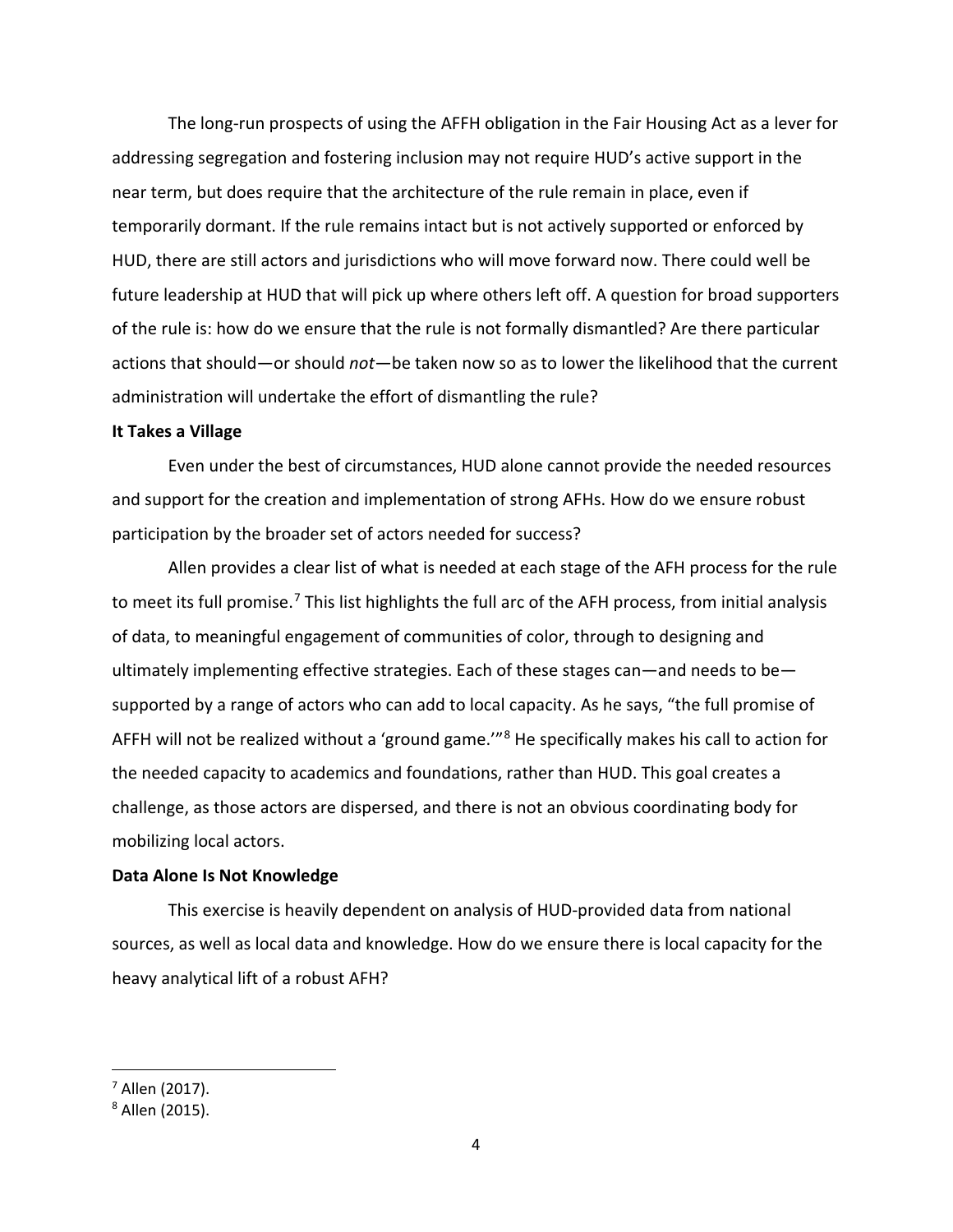The papers by Bostic and Acolin and by Allen both emphasize the powerful role of data in the new AFH process, and the critical role of local actors in leveraging those data. The data are meant to reduce the burden of the standardized assessment tool; to provide a minimum floor of analytics across jurisdictions; and, perhaps most importantly, to be publically available to empower members of those communities who might otherwise have little voice. Two conditions must be met for the data to play this role: that the national data are updated and made available in digestible form, and that jurisdictions have the capacity to analyze these (and local) data.

With regard to the first condition, there is certainly the risk that HUD will not continue to provide the data publicly. Even in the absence of legislative action to limit federal provision of such data, HUD could simply stop updating the existing data. HUD, however, does not have a unique advantage in translating what are primarily publicly available data into usable maps and tables. I would argue this first risk is fairly small as numerous others can—and will—step into this space. The second risk is the larger risk -- that many jurisdictions and community members lack the capacity to analyze those data and combine them with local data. Such capacity is very uneven across jurisdictions, and with the likely retreat of HUD from providing assistance, even greater resources are needed for the data to have the empowering and equalizing effect originally intended. Allen in particular lays out extensive examples of fair housing cases where it was the capacity to analyze data appropriately that won the day. The distinction between data and effective analysis is not made often enough in understanding what it will take for AFFH to succeed. Jurisdictions need more than data: they and all interested parties need the capacity to make good use of the data.

#### **Good Planning Versus Good Lawsuits**

How do we manage the tension between AFFH's role as a planning tool and its role as an enforcement tool?

There is an inherent tension in the AFH process that connects to HUD's dual goals of supporting more effective planning and enforcing compliance with the Fair Housing Act. All three papers highlight these roles and potential tensions. Building on the stages of the AFH process laid out in Allen, Julian creates a very useful categorization of jurisdictions by their level

5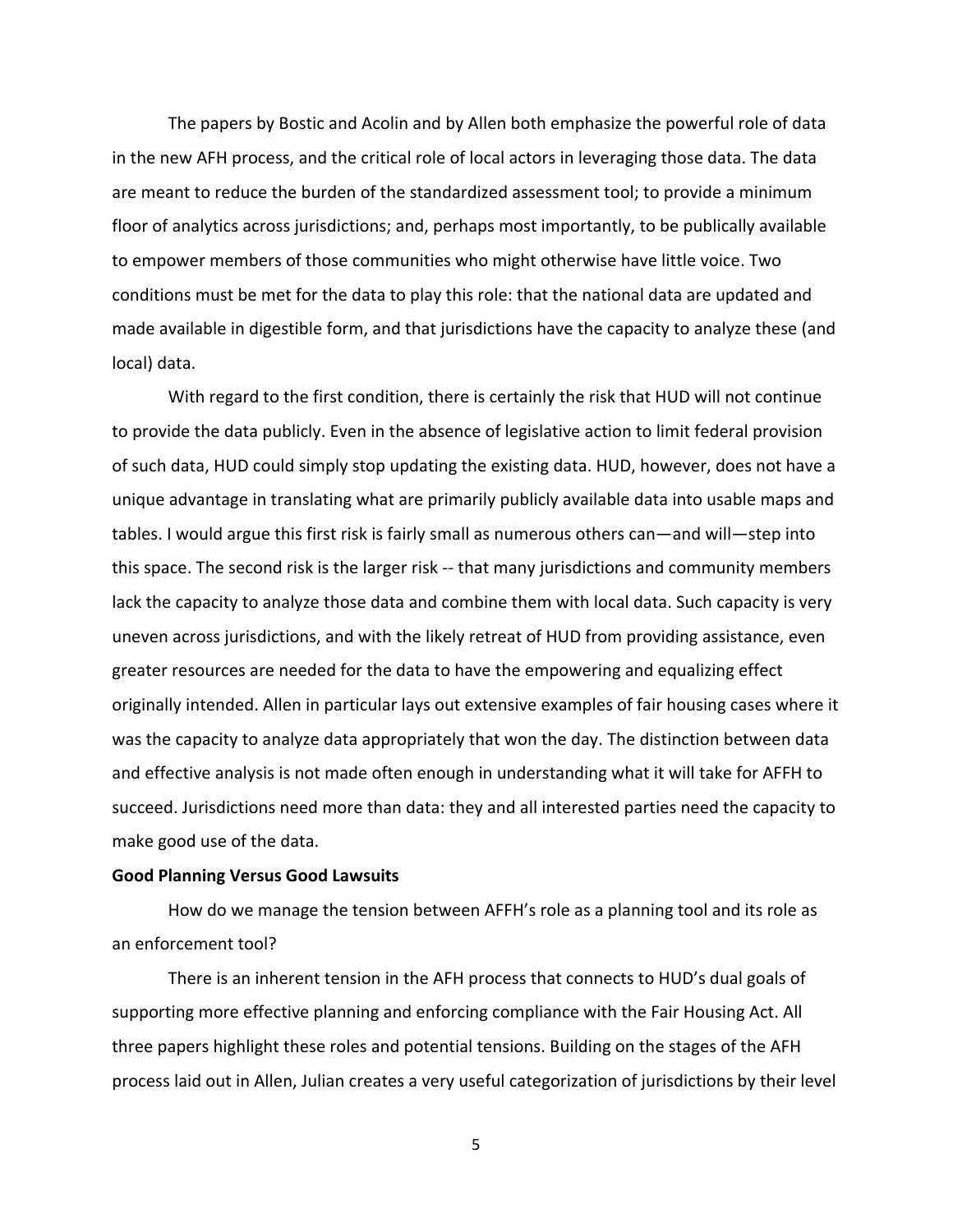of acceptance of the letter and spirit of the law, their capacity to analyze, and their capacity and willingness to ultimately implement strategies.<sup>[9](#page-7-0)</sup> Those most willing and able are 1's; those who are outright hostile are 4's.

The distinction between willingness and capacity for the first stages of AFH and willingness and capacity to move from AFH to actual action is quite useful and made by both Julian and Allen. Different strategies are likely needed for jurisdictions lacking data capacity than for those unable to develop actionable plans to address issues that surface in their AFH. HUD's rule serves as a planning enhancement for jurisdictions lying on the spectrum from 1 to 3; its power is solely in enforcement for jurisdictions that are a 4. The stance HUD needs to take to partner well with jurisdictions in categories 1-3 is a different stance than jurisdictions in category 4. Such flexibility in approach may be necessary for success, but poses a challenge for HUD. Will HUD manage to navigate these dual roles? In the absence of HUD as enforcer, Allen and Julian both suggest non-HUD enforcement paths.

## **We Need a Bigger Boat**

The geographic and sector scope of the problem – and solution, is larger than HUD's siloed planning requirements. Can we harness AFFH for larger, bolder solutions?

As pointed out in Bostic and Acolin, addressing residential segregation and the unevenness of opportunity across places requires a larger geographic scale than singular jurisdictions, and resources far beyond housing. Housing provides more than shelter, and it is the full complement of where one lives-- the safety, the transit, the schools, that ultimately determines whether residents have full access to opportunity. The funding levers needed to adequately re-invest in distressed communities, a valid strategy within the 'balanced approach' endorsed by HUD, need to be tapped by having a broad engagement strategy across sectors and jurisdictions. While the HUD rule encourages collaboration on AFH submissions, there are limited incentives. What is the longer run path to supporting the type of regional AFHs needed for more impactful changes? Does this require a different or additional engagement strategy beyond Allen's suggestions?

<span id="page-7-0"></span><sup>&</sup>lt;sup>9</sup> Julian (2017).